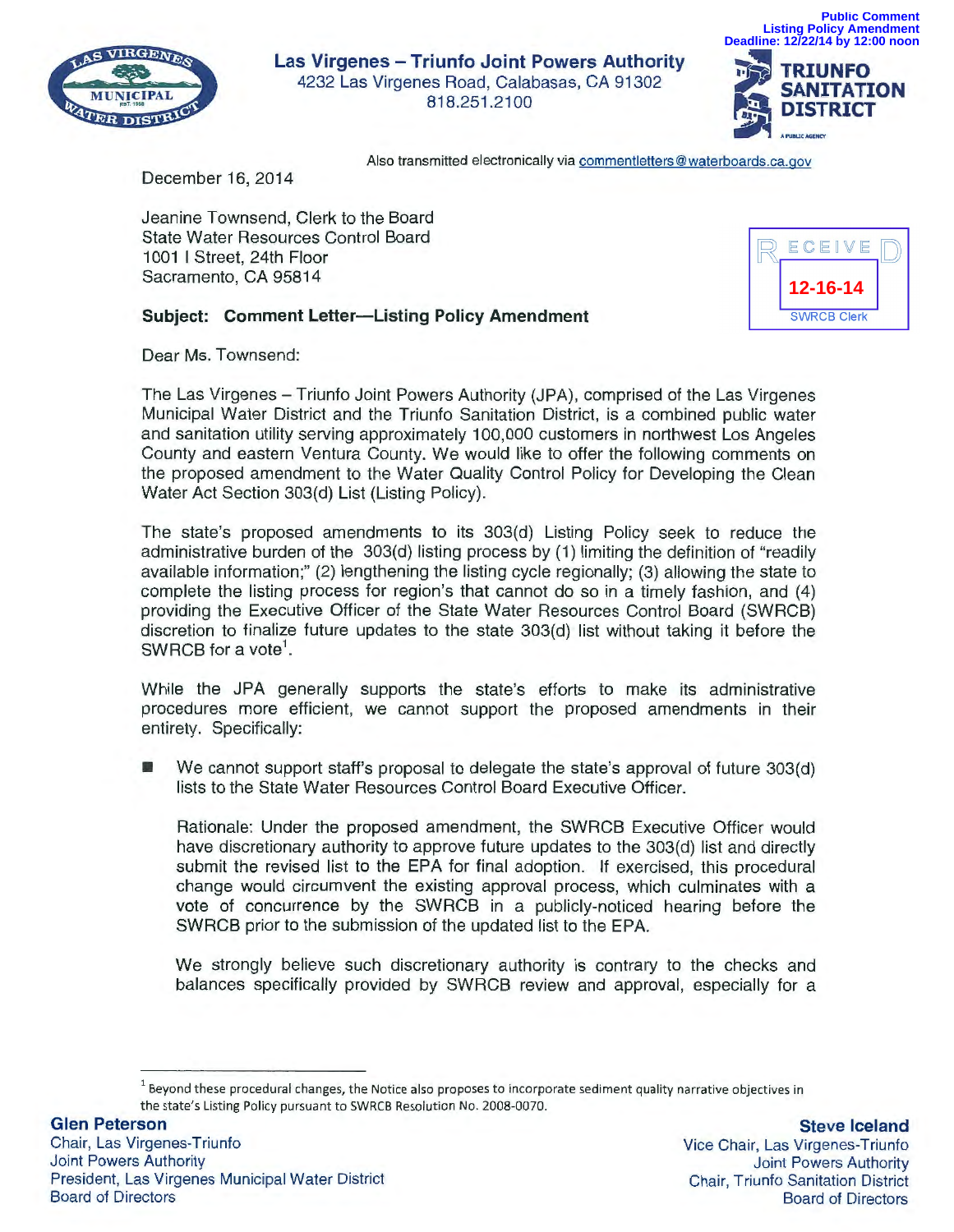document with such far-reaching regulatory consequences<sup>2</sup>. Short of the courts, a SWRCB hearing is the venue of last resort for citizens and public agencies alike to have their views heard before board members specifically appointed to represent stakeholders directly affected by proposed water quality regulations that would be developed for 303(d) listed water bodies.

We ask that this language be deleted from the proposed Listing Policy amendments.

**•** We are concerned with the proposal to limit the definition of "readily available information" to information submitted to the California Environmental Data Exchange Network (CEDEN). Specifically, under the proposed amendment it is unclear whether data submitted to the state in compliance with NPDES permit monitoring and reporting requirements would be automatically uploaded to the CEDEN system.

We ask that the proposed amendment be revised to include data submitted to the state under the NPDES program as "readily available information," rather than adding to the administrative burden of NPDES permittees (and creating potential confusion) by requiring separate submissions of these data to two state-administered systems (i.e. NPDES and CEDEN).

Alternatively, if the Board wishes to adopt the proposed amendment's language on this issue without revision, we ask that it instruct its staff to include CEDEN system uploads of NPDES water quality monitoring data on at least an annual (and preferably quarterly) basis, to ensure that these data are readily available for future 303(d) listing cycles.

**E** In our review of the state's 303(d) listing policy, we also noticed a logical inconsistency in Section 3.2 of the policy, which provides listing guidance for numeric water quality objectives. This section contains the following statement:

"For depressed dissolved oxygen, if measurements of dissolved oxygen taken over the day (diel) show low concentrations in the morning and sufficient concentrations in the afternoon, then it shall be assumed that nutrients are responsible for the observed dissolved oxygen concentrations if riparian cover, substrate composition or other pertinent factors can be ruled out as controlling dissolved oxygen fluctuations."

While we understand no changes to this language are proposed in the amendments to the state Listing Policy, we wish to point-out that that this statement would be equally true of any factor resulting in the specified conditions. As guidance on methods, this is simply a restatement of the process of elimination. Our concern is with the policy's arbitrary focus on nutrients as the one factor that warrants and actually authorizes a degree of assumption under these conditions. Accordingly, we ask the state to consider either generalizing the statement by substituting "nutrients" with "one factor" in the above statement, or simply delete the sentence.

<sup>2</sup>**The 303(d) list is more than just a compilation of impaired water bodies; under the CWA, inclusion of a water body on the state 303(d) list triggers further regulations, notably the establishment of Total Maximum Daily Loads (TMDls) for any pollutant found to be contributing to the identified water quality impairment.**